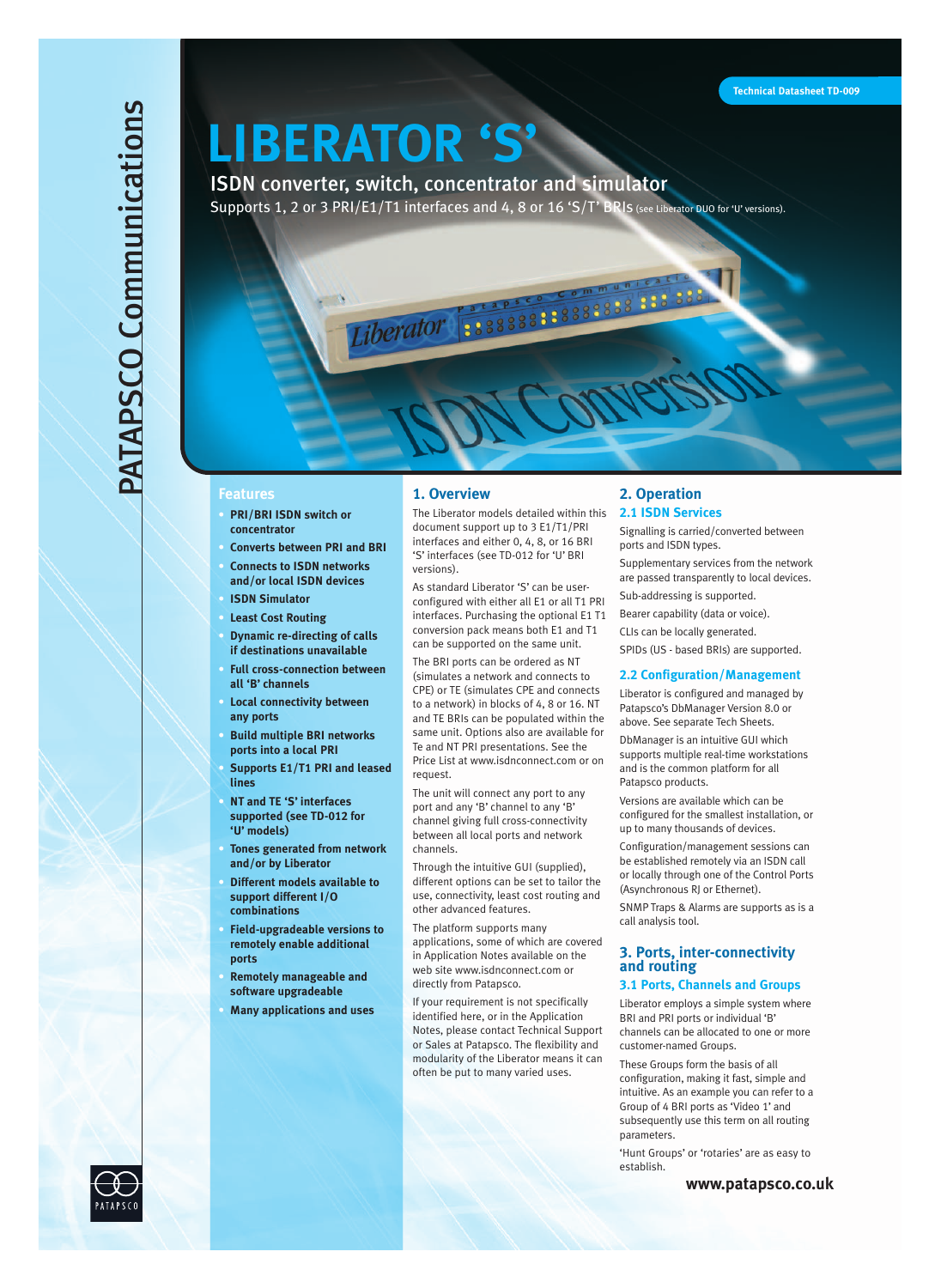# **3.2 Call Routing**

Calls can be routed on the number dialled, the sub-address, CLI, originating port or time-of-day or a combination of the above.

| Stone Name: Notro 1           |                               |                           |             |                        |                       |                                | <b>Eacle PortSeach   Eyde Channel Seach</b> |
|-------------------------------|-------------------------------|---------------------------|-------------|------------------------|-----------------------|--------------------------------|---------------------------------------------|
| <b>Basic Flate Ports</b>      |                               |                           |             |                        |                       |                                |                                             |
|                               | <b>Date Park Poll Block 1</b> |                           |             |                        |                       | <b>Easic Rare Form Elock 2</b> |                                             |
| Select #1   Didl Qual 7 Chu2P |                               |                           |             |                        | Toke 4   NO Only Over |                                |                                             |
| Now                           | <b>BBI DWIP ONE</b>           |                           |             |                        | None J burg Christ    |                                | De25                                        |
|                               | bitt that I chair             |                           |             |                        |                       | Bill Onli                      | Dv2f                                        |
|                               |                               |                           |             |                        |                       | Bill 2: Clivil 1               |                                             |
|                               | EIGE CHITIM CHICAM            |                           |             |                        |                       |                                | Dedi <sup>1</sup>                           |
|                               | <b>DOT Only</b>               | <b>Clevel</b>             |             |                        |                       | <b>BET3 Owill</b>              | <b>Credit</b>                               |
|                               | <b>Diffic Charles</b>         | <b>Check</b>              |             |                        |                       | <b>BOA OWN</b>                 | Dwall                                       |
|                               | <b>DIST. Ovill</b>            | <b>Glaub</b>              |             |                        |                       | <b>BillS Owlf</b>              | De2F                                        |
|                               | <b>BIGS DWITT</b>             | <b>Clin</b> <sup>25</sup> |             |                        |                       | <b>Bills</b> Only              | Dwift                                       |
| <b>Prémier Rate Forts</b>     |                               |                           |             |                        |                       |                                |                                             |
| Pigt at I Cyast               | CHANT                         | CH2dT                     | CHOS        | CHOAT                  | CHOST                 | <b>CVX</b>                     | <b>CHAPT</b>                                |
| DOM<br>Now 1                  | 12-28                         | <b>DAU</b>                | CHIT        | 013                    | DV13                  | D <sub>14</sub>                | <b>OVIST</b>                                |
| OW                            | <b>DAN</b>                    | DAIL                      | CHI         | CASTE                  | <b>DOT</b>            | <b>DGS</b>                     | pail                                        |
| Child                         | 0.357                         | <b>DOS!</b>               | <b>CR2T</b> | CHONE                  | <b>Clicki</b>         | 0.31                           | ひ選り                                         |
| Fig2 48 10-00                 | <b>DATE</b>                   | ment.                     | CART        | <b>CHAIR</b>           | <b>CHOPE</b>          | OVE                            | <b>DWIT</b>                                 |
| <b>DOM</b>                    | <b>DANT</b>                   | <b>DAU</b>                | CHIT        | <b>GMS<sup>T</sup></b> | пизі                  | DITAL                          | <b>OWN</b>                                  |
| Nave - Orl B                  | <b>Chapt</b>                  | <b>CHIEF</b>              | CHIS        | CHANT                  | Di2t <sup>1</sup>     | O <sub>225</sub>               | 0-23                                        |
| <b>CVNT</b>                   | <b>D21</b>                    | <b>EXON</b>               | C827        | CHOME                  | <b>CIGN</b>           | DOUG                           | <b>Dati</b>                                 |
| PKS ALL LOWER                 | <b>Dati</b>                   | <b>CHOT</b>               | <b>CMS</b>  | CHAIR.                 | CMW <sup></sup>       | OVE                            | <b>DWI</b>                                  |
| Cyber                         | <b>CHANT</b>                  | CHIEF                     | Certif      | CM 2 <sup>2</sup>      | Ch12                  | O <sub>14</sub>                | <b>Christ</b>                               |
| Name - Child                  | Child                         | <b>CHRI</b>               | Child       | <b>CHOTE</b>           | <b>LIGHT</b>          | DVZE                           | <b>DVI</b>                                  |
| Civil                         | <b>CHZST</b>                  | <b>CHOST</b>              | CkZP        | CI-29F                 | 0.29                  | 0.30                           | <b>DOLF</b>                                 |
|                               |                               |                           |             |                        |                       |                                |                                             |
|                               | OK.                           |                           |             |                        |                       | Carrel                         |                                             |

Images taken from DbManager

# **3.3 Cross-Connection**

Any 'B' channel can be connected to any other within Liberator, so local devices can inter-connect through Libertor with making a call to the exchange.

Any port can be barred from calling any other port or number.

Any call can be routed to a Group of ports or 'hunt-group'. Multiple devices can be configured to accept calls dialling to a range of numbers.

In-coming calls can be automatically rerouted to alternate pre-programmed numbers if the main number is unavailable.

# **3.4 Redirection on 'busy' or 'unavailable'**

In-coming calls can be automatically rerouted to alternate pre-programmed numbers or Groups if the main number is unavailable.

If an out-going call to the ISDN network cannot be established (user or network busy, for example), Liberator can automatically redial via other network ports without the end user having to take any action. This can be particularly useful in Least Cost Routing when the primary route is busy and Liberator redirects the call via another route so the end user is unaware of this re-routing.

#### **3.5 Nailed Calls**

Timeslots or 'B' channel capacity can be established on behalf of devices which are unable to handle dialling protocols. For example, Liberator can provide capacity for non-switched Factional E1 and T1 circuits.

These 'Nailed' calls can be configured as temporary or permanent, giving the ability to profile capacity to match needs.

# **3.6 Channel Reservation and Scheduling**

# **Time-of day**

A Group can reserve a number of Channels based on the time-of-day. The period that these Channels will be held, without use, is configurable.

#### **Maximum & Minimum**

A Group can be configured to have a number of destination Channels, permanently available reserved for the Group's use.

A maximum capacity can also be set. The Maximum and Minimum access rates can be varied based on day and time. Up to eight different profile schedules can be configured per Group.

If any schedules overlap, a warning is given.

This facility gives flexibility when allocating network access to different devices, allowing each to have a reserved minimum capacity available for immediate use. Setting the maximum capacity means the ISDN devices can share and contend for the remaining 'B' channels yet any device cannot take an unfair proportion.

# **3.7 Least-Cost-Routing**

A number of options are available to assist with selecting the best route.

Calls beginning or ending with particular numbers can be routed to a specific Group or 'B' channel. Additional Ports can be configured as secondary/tertiary destinations should the preferred Port(s) be busy or unavailable.

See also the section above on 'Redirection' when a route or destination is unavailable.

Liberator has the ability to convert or translate any in-coming or out-going number into any other number. See below 'Number Translation'.

# **3.8 Number Translation or Conversion**

Any in-coming dialled number can be converted by Liberator and presented on any ISDN interface.

For example an in-coming call to 12345 is converted to 98765 because the

| SOURCE FORTS                             |                       | <b>DESTINATION PORTS</b>                 |                             |
|------------------------------------------|-----------------------|------------------------------------------|-----------------------------|
| (K) All Ports<br><b>C. Salest</b>        | Consegn Norber        | C. Any Printey Rate TE Pot<br>(4) Salard |                             |
|                                          | - de 01428752920<br>H |                                          | VIIP Getevay FRI 2 - Panely |
| <b>CONVERSION TYPE</b><br>IF filming     | es CIAZETTZS20<br>a   | <b>ERITH 4</b>                           | · Secondary                 |
| DOI'n Sits-Atches<br>DOllern Sub Address | dd<br>id.             |                                          | $-$ Tenau                   |

original extension at 12345 has moved onto a VoIP gateway on a different ISDN PRI and now has a different DDI number. Any out-going number dialled by a local device can be converted into any other

number or have leading digits added for LCR.

# **3.9 Tone Generation**

Liberator normally passes the tones transparently between ISDN points but this is not always possible in all instances, such as some least-costrouting applications, if there is no network at all, or in certain other circumstances. In these instances, Liberator can be configured to generate dial, ring, busy, N/U tones itself.

# **3.10 CLI Generation**

Liberator is able to generate a CLI field. The number of the CLI can be programmed for individual ports or calling numbers.

# **3.11 Power Feed (Phantom Power)**

Some ISDN devices do not have a power supply and are powered through the BRI interface. Liberator supports Power Feed for BRI NT interfaces with an option that is specified at the time of ordering.

# **4. General**

# **4.1 Clocking**

Software-selectable clock source using any E1/T1/PRI/BRI interface which provides clock, or Internal Clock.

Auto-switchover to secondary/tertiary clocks on clock loss.

Up to 19 different hierarchical clock sources can be configured.

Internal clock accurate to +/- 25ppm.

# **4.2 Real-Time Clock**

Internal battery-backed real-time clock for Event Log time-stamps.

# **4.3 Events**

Up to 5000 Events are held within the Liberator in NV RAM on a FIFO basis

Events include all call information such as port dialling, number dialled, subaddress, time of call and time of call clear-down, time of incoming call and to which port and if there is a CLI attached. time of clear-down and which 'end' cleared.

Events can be reported automatically to the DbManager or other tools via an ISDN call or through the local Console port or across the LAN. This can be on a timed schedule or when the Event Log reaches 90%.

Once Events are successfully reported to the DbManager the log is cleared.

DbManager can also access the logs and down-load them when required.

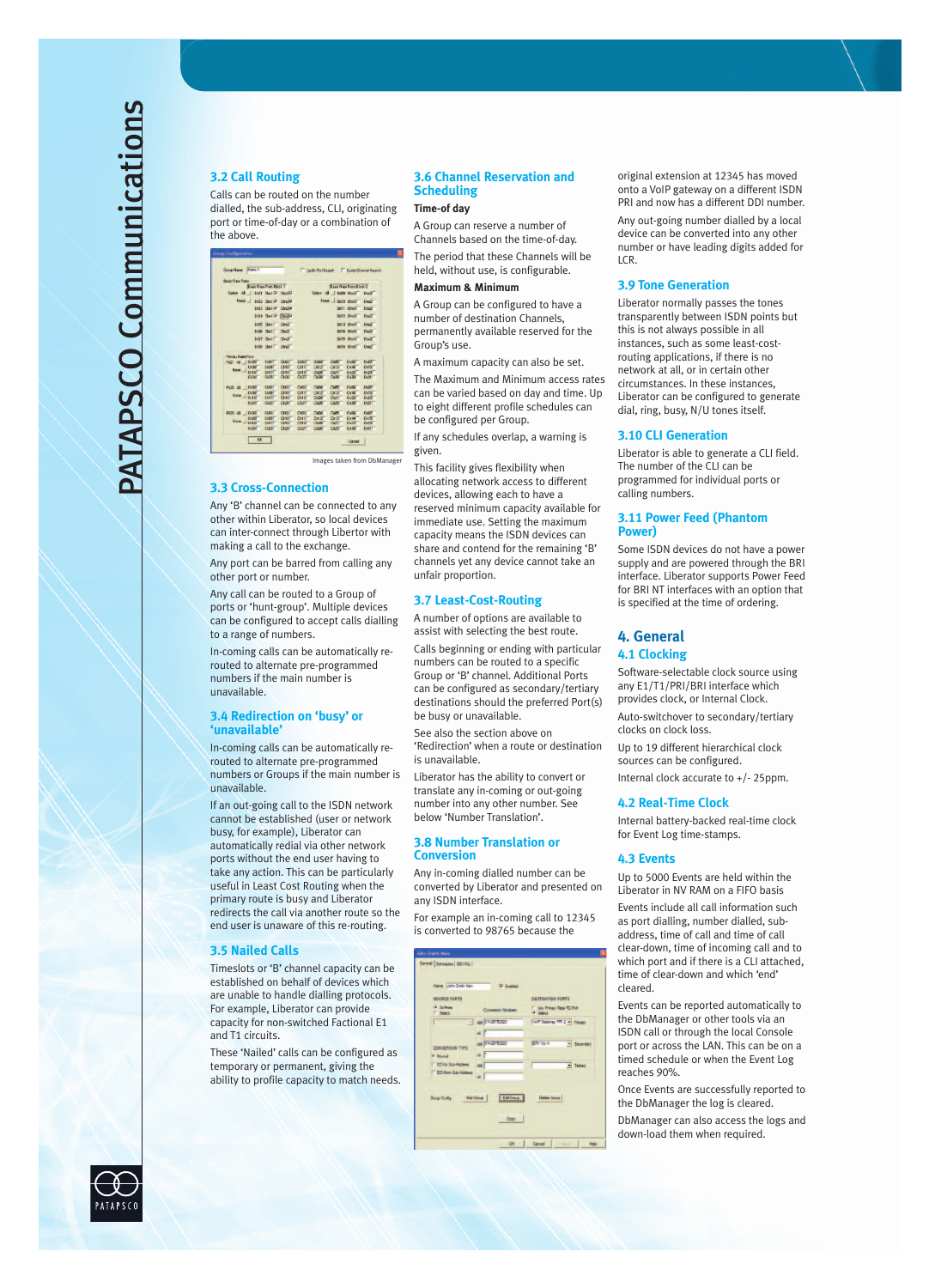# **4.4 Routing and Prioritisation Summary Windows**

A choice of easy-to understand summary windows display the routing configurations. These include a complete display of all routing profiles, their order

of priority, names, numbers, ports etc. These windows are particularly useful in more complicated configurations with multiple network ISDNs, multiple local ports/devices and perhaps re-direction facilities.

# **4.5 Configuration**

Held in non-volatile RAM (retained during power-off) and downloadable to/from the Dbmanager.

# **4.6 Software**

New versions of software can be remotely uploaded to Liberator via the DbManager. This is loaded to an off-line sector of FLASH and a confirmation check-sum given. The operator can switch software banks at any time and revert to the original software at any time. If the Liberator is unable to run from the new software, it will revert to the original.

# **5. Specification 5.1 Interfaces**

# **• 5.1.1 PRI/E1/T1 - 1, 2 or 3 PRI ports.**

Marked as 'PRI21' 'PRI22' and 'PRI23' PRI1 supports TE ISDN stack (userside); PRI2 NT (network-side) and PRI3 is software switchable TE/NT See Section 6 below for Models available

Interfaces PRI1 and PRI2 are protected against power failure

| Channel Enable       | Advanced           |                     |
|----------------------|--------------------|---------------------|
| Port Type            | <b>F</b> PANT      | $C$ Pile            |
| Primary Rate Type    | $C$ E1 Pri         | T1 Pri              |
|                      | G704               | T1 Config           |
| <b>Pick Channels</b> | <b>C</b> Ascending | <b>C</b> Descending |
| CRC4                 | C Disabled         | <b>Enabled</b>      |

# **E1**

RJ45 120Ohm balanced (E1) G.704 HDB3 encoded Software selectable CRC4 or non-CRC4 framing (Multiframe or Doubleframe)

Support of non-switched E1 and Fractional E1 services ISDN PRI ETSI Q.931/921

# **T1**

RJ45 100Ohm balanced T1 ESF or D4 Framing selectable B8ZS or AMI Line code selectable NI-2, DMS-100, AT&T 5ESS Switch selectable

AT&T TR-62411 and ANSI T1.403 Compliant

#### **Primary Rate NetPort 22**



**• 5.1.2 BRI 0, 4, 8 or 16 Ports** 

(depending upon Model) Marked as 'BRI1' through to 'BRI16' RJ45

4-wire S0 compatible (see TD-012 for 'U' products)

NT options (present as a network) See Section 6 below for Models available

TE options (present as CPE). See Section 6 below for Models available

Optional SPID settings for US-based applications. Support for NI-1, DMS100, AT&T 5ESS

Single and Dual SPID configurations Driving distance on UTP CAT5 cable typically up to 750m depending upon DTE and environment

Optional Terminal Power-Feed with external 40VDC supply for NT ports. Provides 40V 1W to ISDN BRI devices which do not have their own power supply

Field-upgradeable versions available See Section 6 below for Models available

# **• 5.1.3 Control Ports RJ11**

Marked 'Cmd' Asynchronous 8 data, 1 stop bit no parity 19.2kbps to 64kbps

Password protected

# **Ethernet RJ45**

Marked 'LAN' 10baseT or 100baseT Password protected

# **5.2 LEDs**

# **PRI x 3**

Each PRI has 2 associated LEDs Upper LED - fl=synchronising to Layer 1; solid=Layer 2 established Lower LED - fl=call establishing; solid=at least 1 call in place

# **BRI x 8 or 16**

Each BRI has 2 associated LEDs, 1 for each 'B' channel Fl=call establishing/dialling; solid=call in place

**LAN COL x 1**

# Red=data collision on LAN

**PWR x 1**

Unlit=no power

Green=power on unit

#### **Run x 1**

Slow flash=microprocessor OK and configured; fast flash=internal error or lost base configuration

**LAN ACT x 1**

#### Activity on the LAN

## **LAN 100 x 1**

Off=LAN running at 10baseT; on= LAN running at 100baseT

# **5.3 Relays**

Interfaces PRI21 and PRI22 are Power-Failure Relay protected

On power-loss, a critical failure or under operator control, the relays close forming a metallic path between the two interfaces

#### **5.4 Power**

# **Power (mains)**

Internal switch-mode supply

IEC connector

Voltage range 85-264VAC auto-sensing Input frequency 47-63Hz

Max current consumption 200mA @ 230VAC

#### **Power (optional for Power Feed)**

External in-line supply IEC connector Voltage range 90-264VAC Input frequency 47-63Hz Current consumption 700mA @230VAC Max DTE draw 1W @ 40VDC

#### **5.5 Environment**

Operating 0 - 45 °C Humidity 10-90% non-condensing Natural convection cooling

# **5.6 Physical**

290mm wide x 199mm deep x 41mm high Weight 1.2kgs Optional 19' rack-mounting kit

#### **5.7 Maintenance**

There are no serviceable parts or maintenance required

The battery used for the real-time clock and some NV RAM elements has a 10 year (typical) life-time